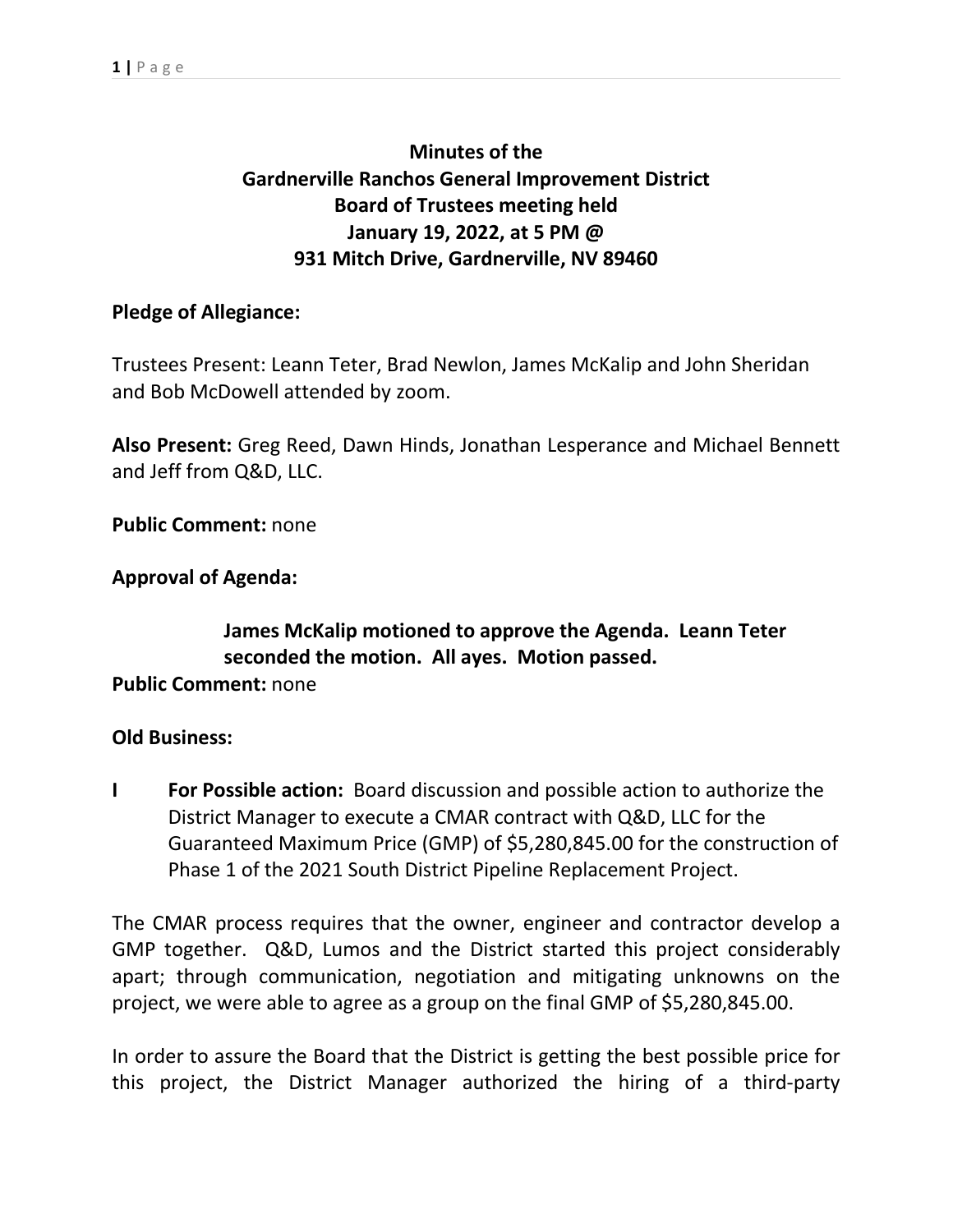independent cost estimator to look at the project and create a cost of the work. That estimate, which cost the District a total of \$5,130.00, detailed that the cost of the labor on the project would be \$1,824,558.00 for the original scope of work for the project which included the pipeline up to the 3-million-gallon tank. Q&D's detailed estimate for the cost of labor for the project including the pipeline to the tank was \$1,814,179.00, a difference of \$10, 379.00 or two tenths of one percent of the total project cost.

Jeff added that the team was extremely collaborative, there was a lot of open and honest communication. He feels it went the way an ideal CMAR should go, and he is looking forward to working with the GRGID.

Leann asked if Mike Rowe had reviewed the contract. Mike has made his comments and changes have been addressed.

Bob McDowell asked what the District is going to do about cost increases on material. Jeff Bean replied when the Board approves the contract Q&D will send out purchase orders as soon as tomorrow morning locking in prices.Any price increases not included with the pipe, aggregate and asphalt costs, will not be seen in a change order, they will come from the GMP.

John Sheridan is looking forward to the project, especially the public outreach program.

Brad Newlon stands his ground that this is the wrong time for the project because of costs. This is not about working relationships.

> **Bob McDowell motioned to authorize the District Manager to execute a CMAR contract with Q&D, LLC for the Guaranteed Maximum Price (GMP) of \$5,280,845.00 for the construction of Phase 1 of the South District Pipeline Replacement Project (SDPRP). James McKalip seconded the motion. Four ayes. Brad Newlon stood**

**Opposed. Motion passed.**

**Public Comment:** none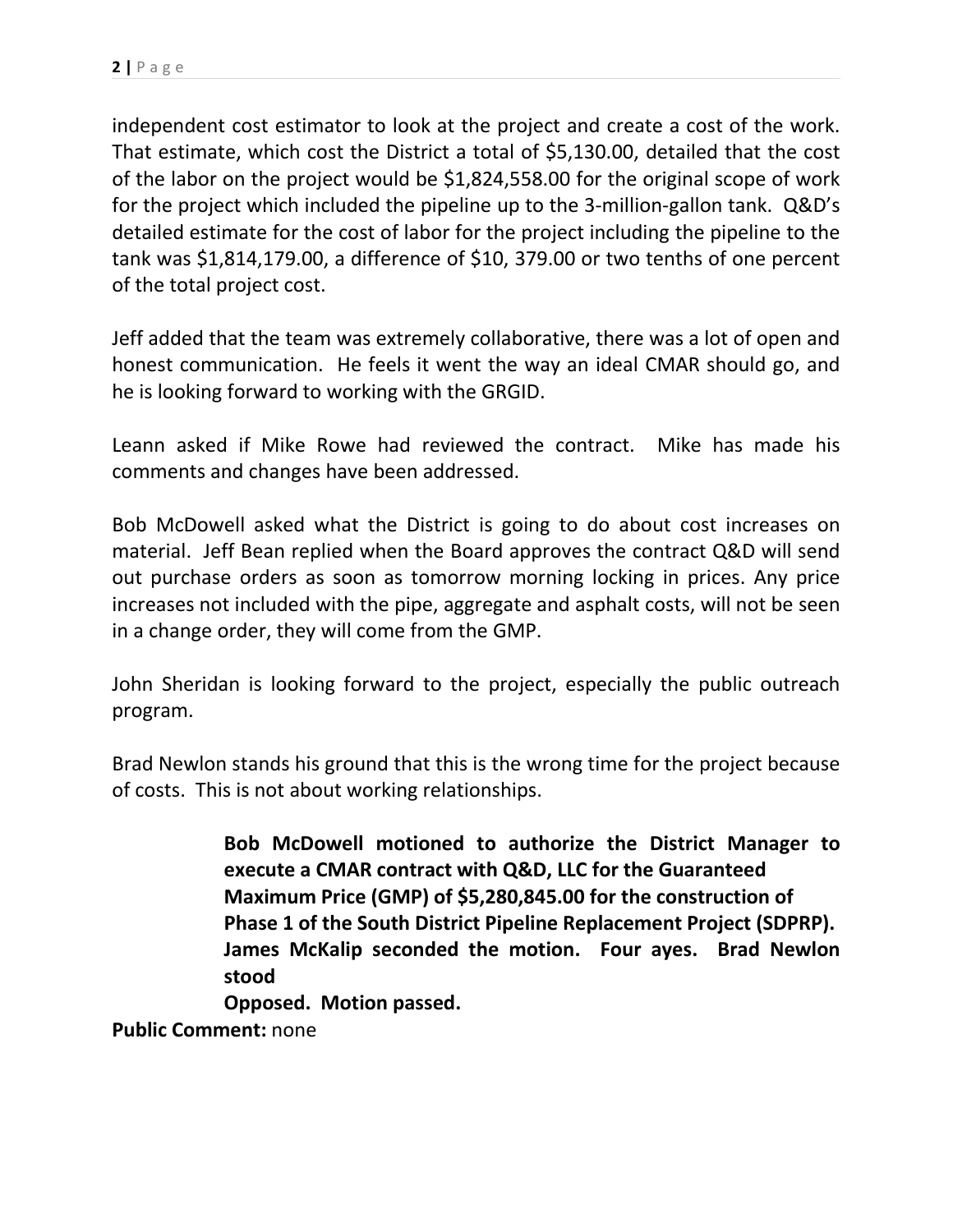#### **New Business:**

**II For Possible action:** Board discussion and possible action to authorize the District Manager to execute a contract with Lumos & Associates at a cost

not

To exceed \$260,000.00 for inspection and testing services for Phase 1 of the South District Pipeline Replacement Project.

The proposal from Lumos & Associates includes three tasks associated with engineering service for Phase 1 of the South District Pipeline Replacement Project. Task 1 – Construction Administration, Task 2 – Construction Surveying and Task 3 – Inspection & Materials Testing.

The District will conduct as much of the inspection as we can in house and will be able to save some of the money that Lumos has proposed. The Design contract with Lumos for the SDPRP did not include the three tasks outlined above because we were not sure that the SDPRP was going forward. If the SDPRP did not go forward this proposal would not be necessary.

> **James McKalip motioned to authorize the District Manager to Execute a contract with Lumos & Associates at a cost not to exceed \$260,000.00 for inspection and testing services for Phase 1 of the South District Pipeline Replacement Program. John Sheridan Seconded the motion.Four ayes. Brad Newlon stood opposed. Motion passed.**

**Public Comment:** none

## **Consent Calendar:**

#### **Trustee reports:**

Leann Teter has only heard good things about Q&D. James McKalip is ready to get this project moving. Bob McDowell would like to talk money strategies for the upcoming phases. John Sheridan mentioned that the Nevada League of Cities has proposed a significant dues increase.